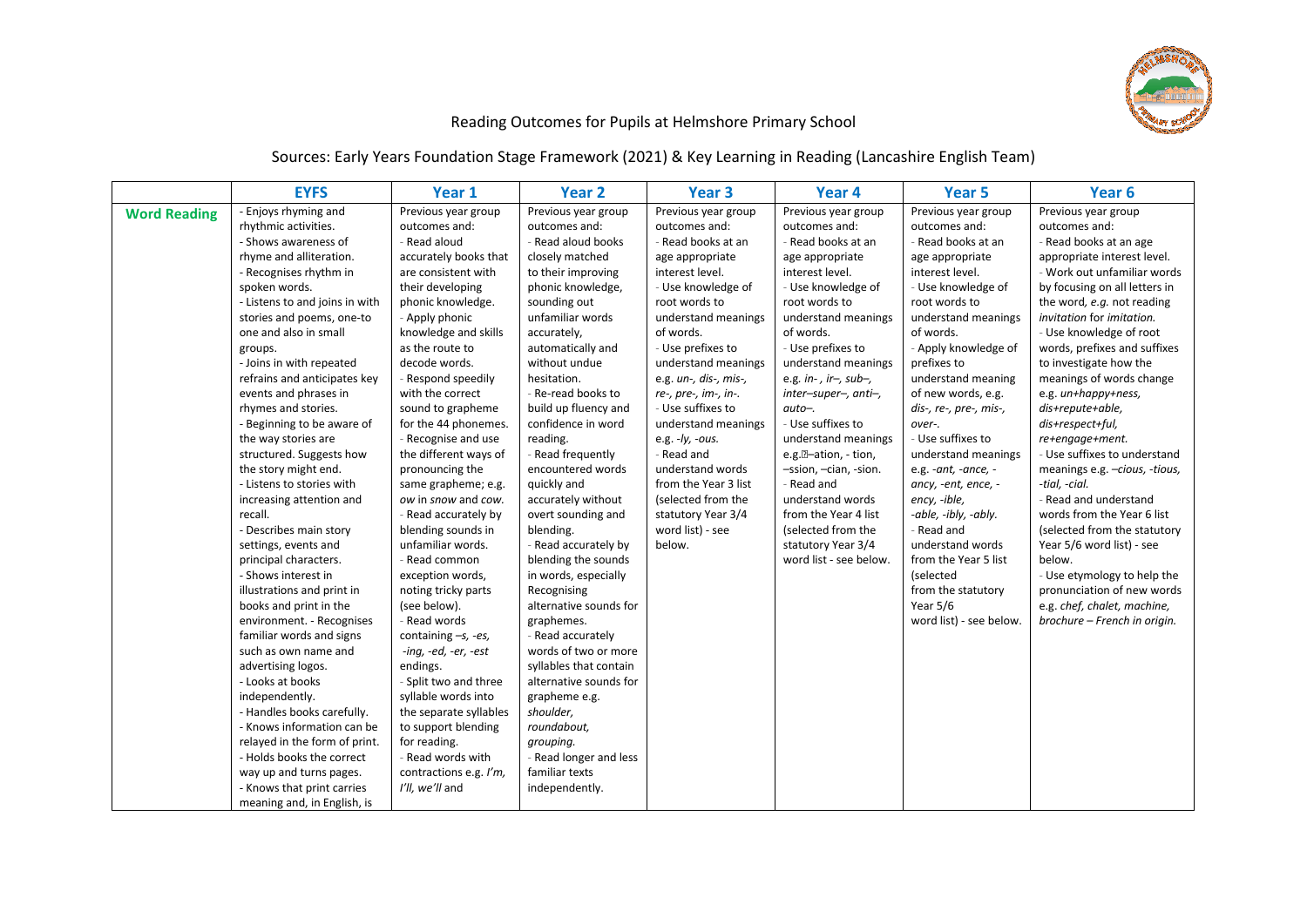|  | read from left to right and  | understand that the | - Apply phonic            |  |  |
|--|------------------------------|---------------------|---------------------------|--|--|
|  | top to bottom.               | apostrophe          | knowledge and skills      |  |  |
|  |                              | represents the      | to read words until       |  |  |
|  | - Continues a rhyming        | omitted letter.     | automatic decoding        |  |  |
|  | string.                      | - Develop fluency,  | has become                |  |  |
|  | - Hears and says the initial | accuracy and        | embedded and              |  |  |
|  | sound in words.              | confidence by re-   | reading is fluent.        |  |  |
|  | - Can segment the sounds in  | reading books.      | - Work out unfamiliar     |  |  |
|  | simple words and blend       | - Read more         | words by focusing on      |  |  |
|  | them together and knows      | challenging texts   | all letters in the        |  |  |
|  | which letters represent      | using phonics and   | word, e.g. not            |  |  |
|  | some of them.                | common exception    | reading place for         |  |  |
|  | - Links sounds to letters,   | word recognition.   | palace.                   |  |  |
|  | naming and sounding the      |                     | - Read words              |  |  |
|  | letters of the alphabet.     |                     | containing common         |  |  |
|  | - Begins to read words and   |                     | suffixes e.g. -ness, -    |  |  |
|  | simple sentences.            |                     | ment, -ful, -less -ly,    |  |  |
|  | - Uses vocabulary and forms  |                     | -ing, -ed, -er, -est, -y. |  |  |
|  | of speech that are           |                     | - Read further            |  |  |
|  | increasingly influenced by   |                     | common exception          |  |  |
|  | their experiences of books.  |                     | words, noting tricky      |  |  |
|  | - Enjoys an increasing range |                     | parts (see below).        |  |  |
|  | of books.                    |                     |                           |  |  |
|  | - Knows that information     |                     |                           |  |  |
|  | can be retrieved from books  |                     |                           |  |  |
|  | and computers.               |                     |                           |  |  |
|  |                              |                     |                           |  |  |
|  | <b>ELG Reading</b>           |                     |                           |  |  |
|  |                              |                     |                           |  |  |
|  | Say a sound for each letter  |                     |                           |  |  |
|  | in the alphabet and at least |                     |                           |  |  |
|  | 10 digraphs.                 |                     |                           |  |  |
|  |                              |                     |                           |  |  |
|  | Read words consistent with   |                     |                           |  |  |
|  | their phonic knowledge by    |                     |                           |  |  |
|  | sound-blending.              |                     |                           |  |  |
|  |                              |                     |                           |  |  |
|  | Read aloud simple            |                     |                           |  |  |
|  | sentences and books that     |                     |                           |  |  |
|  | are consistent with their    |                     |                           |  |  |
|  | phonic knowledge,            |                     |                           |  |  |
|  | including some common        |                     |                           |  |  |
|  | exception words.             |                     |                           |  |  |
|  |                              |                     |                           |  |  |
|  |                              |                     |                           |  |  |
|  |                              |                     |                           |  |  |
|  |                              |                     |                           |  |  |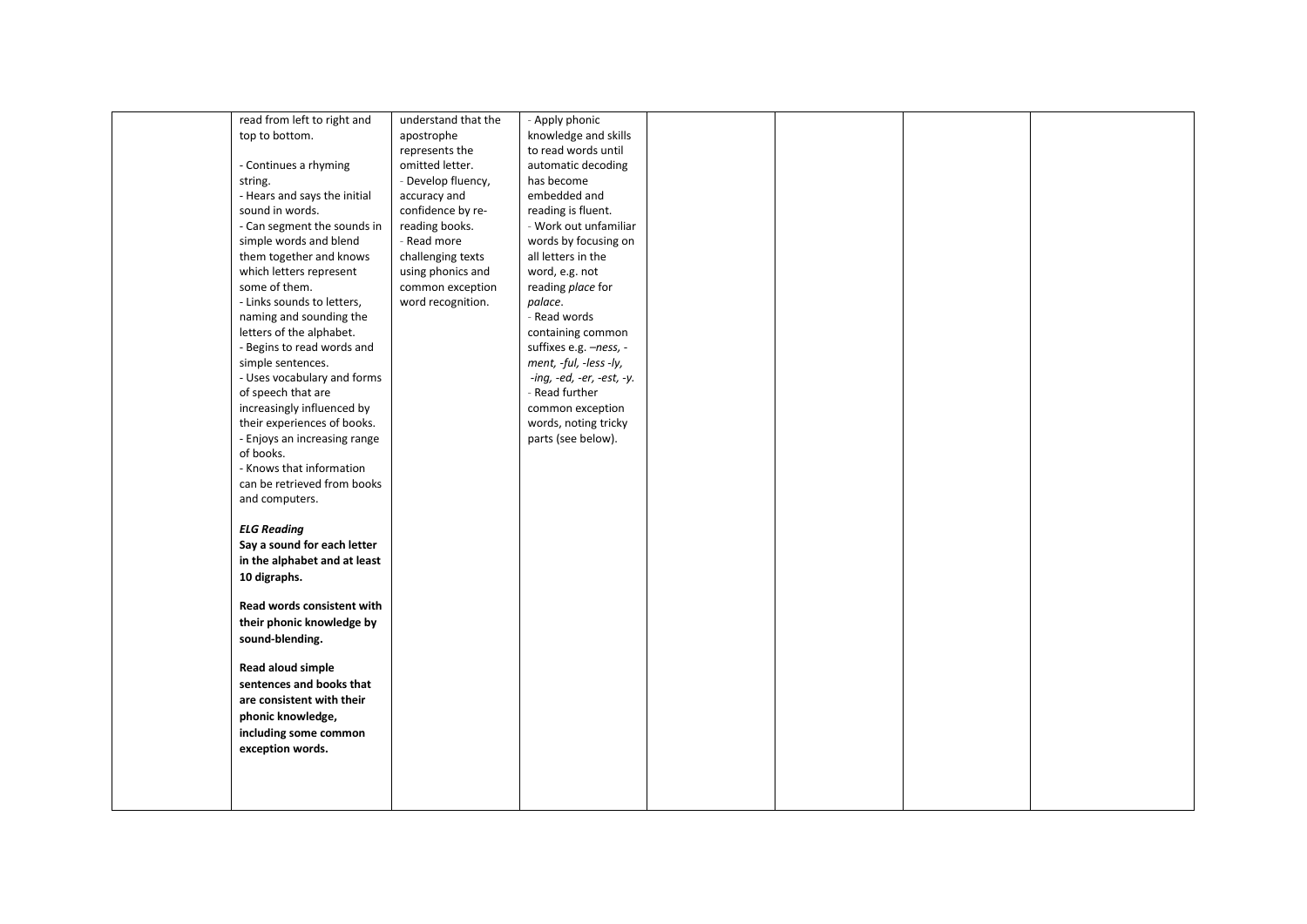| <b>Comprehension</b> | <b>ELG Listening and</b>       | Previous year group      | Previous year group     | Previous year group     | Previous year group      | Previous year group         | Previous year group           |
|----------------------|--------------------------------|--------------------------|-------------------------|-------------------------|--------------------------|-----------------------------|-------------------------------|
|                      | Understanding                  | outcomes and:            | outcomes and:           | outcomes and:           | outcomes and:            | outcomes and:               | outcomes and:                 |
|                      | Listen attentively and         | Developing pleasure      | Developing pleasure     | Developing pleasure     | Developing pleasure      | <b>Maintaining positive</b> | <b>Maintaining positive</b>   |
|                      | respond to what they hear      | in reading and           | in reading and          | in reading and          | in reading and           | attitudes to reading        | attitudes to reading          |
|                      | with relevant questions,       | motivation to read       | motivation to read      | motivation to read      | motivation to read       | - Listen to and discuss     | - Listen to, read and discuss |
|                      | comments and actions           | - Listen to and discuss  | - Listen, discuss and   | - Listen to and discuss | - Listen to, read and    | a range of fiction,         | an increasingly wide range    |
|                      | when being read to and         | a range of texts at a    | express views about a   | a range of fiction,     | discuss a range of       | poetry and non-             | of fiction, poetry, plays and |
|                      | during whole class             | level beyond that at     | range of texts at a     | poetry, plays and       | fiction, poetry, plays   | fiction which they          | non-fiction.                  |
|                      | discussions and small group    | which they can read      | level beyond that at    | non-fiction, e.g.       | and non-fiction in       | might not choose to         | Regularly listen to novels    |
|                      | interactions                   | independently,           | which they can read     | fables, fairy tales,    | different forms e.g.     | read themselves.            | read aloud by the teacher     |
|                      | <b>Make comments about</b>     | including stories,       | independently,          | classic poetry, shape   | fairy tales, folk tales, | - Regularly listen to       | from an increasing range of   |
|                      | what they have heard and       | non-fiction and          | including stories,      | poetry, non-            | classic poetry,          | whole novels read           | authors, which they may not   |
|                      | ask questions to clarify       | poems.                   | non-fiction, and        | chronological reports,  | kennings,                | aloud by the teacher        | choose themselves.            |
|                      | their understanding            | - Relate texts to own    | contemporary and        | explanations.           | advertisements,          | from an increasing          | - Independently read longer   |
|                      | Hold conversation when         | experiences.             | classic poetry.         | - Regularly listen to   | formal speeches,         | range of authors.           | texts with sustained stamina  |
|                      | engaged in back-and-forth      | - Recognise and join     | - Orally retell a wider | whole novels read       | magazines, electronic    | - Explore themes            | and interest.                 |
|                      | exchanges with their           | in with language         | range of stories, fairy | aloud by the teacher.   | texts.                   | within and across           | Recommend books to their      |
|                      | teacher and peers.             | patterns and             | tales and traditional   | - Read a range of       | Regularly listen to      | texts e.g. loss,            | peers with detailed reasons   |
|                      |                                | repetition.              | tales.                  | non-fiction texts, e.g. | whole novels read        | heroism, friendship.        | for their opinions.           |
|                      | <b>ELG Speaking</b>            | - Use patterns and       | - Sequence and          | information,            | aloud by the teacher.    | - Make comparisons          | Express preferences about     |
|                      | Participate in small group,    | repetition to support    | discuss the main        | discussion,             | - Read books and         | within a text e.g.          | a wider range of books        |
|                      | class and one-to-one           | oral retelling, e.g.     | events in stories and   | explanation,            | texts, which are         | characters'                 | including modern fiction,     |
|                      | discussions, offering their    | fairy stories,           | recounts.               | biography and           | structured in            | viewpoints of same          | traditional stories, fiction  |
|                      | own ideas, using recently      | traditional tales and    | - Read a range of       | persuasion.             | different ways, for a    | events.                     | from our literary heritage    |
|                      | introduced vocabulary          | stories by well-known    | non-fiction texts       | - Read books and        | range of purposes        | - Recommend books           | and books from other          |
|                      | Offer explanations for why     | authors.                 | which are structured    | texts for a range of    | and respond in a         | to their peers with         | cultures.                     |
|                      | things might happen,           | - Orally retell familiar | in different ways,      | purposes e.g.           | variety of ways.         | reasons for choices.        | - Learn a wider range of      |
|                      | making use of recently         | stories in a range of    | including               | enjoyment, research,    | - Learn a range of       | - Read books and            | poems by heart.               |
|                      | introduced vocabulary          | contexts e.g. small      | information,            | skills development,     | poems by heart and       | texts that are              | - Prepare poems and play      |
|                      | from stories, non-fiction,     | world, role play,        | explanations,           | reference.              | rehearse for             | structured in               | scripts to read aloud and     |
|                      | rhymes and poems when          | storytelling.            | instructions,           | - Recognise some        | performance.             | different ways for a        | perform using dramatic        |
|                      | appropriate                    | - Enjoy and recite       | recounts, reports.      | different forms of      | - Prepare poems and      | range of purposes.          | effects.                      |
|                      | <b>Express their ideas and</b> | rhymes and poems         | - Recognise the use of  | poetry e.g. narrative,  | play scripts to read     | - Express preferences       |                               |
|                      | feelings about their           | by heart.                | repetitive language     | calligrams, shape       | aloud, showing           | about a wider range         |                               |
|                      | experiences using full         | - Make personal          | within a text or poem   | poems.                  | understanding            | of books including          |                               |
|                      | sentences, including use of    | reading choices and      | (e.g. run, run as fast  | - Sequence and          | through intonation,      | modern fiction,             |                               |
|                      | past, present and future       | explain reasons for      | as you can) and         | discuss the main        | tone, volume and         | traditional stories,        |                               |
|                      | tenses and making use of       | choices.                 | across texts (e.g.      | events in stories.      | action.                  | myths and legends.          |                               |
|                      | conjunctions, with             |                          | long, long ago in a     | - Orally retell a range | - Orally retell a range  | - Learn a wider range       |                               |
|                      | modelling and support          |                          | land far away).         | of stories, including   | of stories, including    | of poems by heart.          |                               |
|                      | from their teacher.            |                          | - Learn and recite a    | less familiar fairy     | less familiar fairy      | - Prepare poems and         |                               |
|                      |                                |                          | range of poems using    | stories, fables and     | stories, myths and       | play scripts to read        |                               |
|                      |                                |                          | appropriate             | folk tales e.g.         | legends.                 | aloud and perform,          |                               |
|                      |                                |                          | intonation.             | Grimm's Fairy Tales.    |                          | showing                     |                               |
|                      |                                |                          | - Make personal         | - Identify and discuss  |                          | understanding               |                               |
|                      |                                |                          |                         |                         |                          | through intonation,         |                               |
|                      |                                |                          | reading choices and     | themes e.g. good        |                          |                             |                               |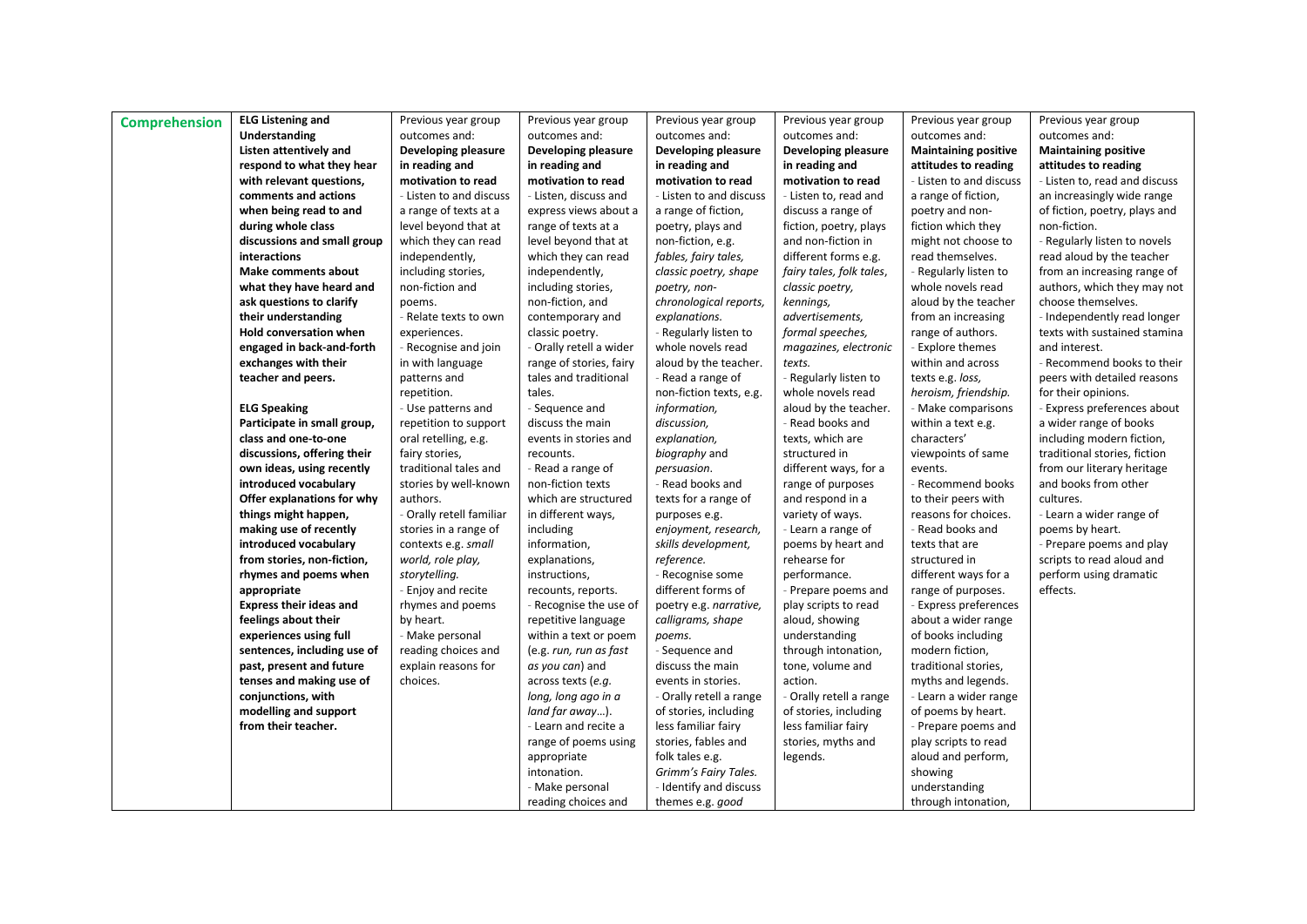|  |                            | explain reasons for        | over evil, weak and      |                          | tone, volume and           |                                 |
|--|----------------------------|----------------------------|--------------------------|--------------------------|----------------------------|---------------------------------|
|  |                            | choices.                   | strong, wise and         |                          | action so the              |                                 |
|  |                            |                            | foolish, mean and        |                          | meaning is clear to an     |                                 |
|  |                            |                            | generous, rich and       |                          | audience.                  |                                 |
|  |                            |                            | poor.                    |                          |                            |                                 |
|  |                            |                            | - Identify and discuss   |                          |                            |                                 |
|  |                            |                            | conventions e.g.         |                          |                            |                                 |
|  |                            |                            | numbers three and        |                          |                            |                                 |
|  |                            |                            | seven in fairy tales,    |                          |                            |                                 |
|  |                            |                            | magical sentence         |                          |                            |                                 |
|  |                            |                            | repeated several         |                          |                            |                                 |
|  |                            |                            | times.                   |                          |                            |                                 |
|  |                            |                            | - Prepare poems and      |                          |                            |                                 |
|  |                            |                            | play scripts to read     |                          |                            |                                 |
|  |                            |                            | aloud, showing           |                          |                            |                                 |
|  |                            |                            | understanding            |                          |                            |                                 |
|  |                            |                            | through intonation,      |                          |                            |                                 |
|  |                            |                            | tone, volume and         |                          |                            |                                 |
|  |                            |                            | action.                  |                          |                            |                                 |
|  |                            |                            |                          |                          |                            |                                 |
|  | <b>Understanding books</b> | <b>Understanding books</b> | <b>Understanding the</b> | <b>Understanding the</b> | <b>Understanding texts</b> | <b>Understanding texts they</b> |
|  | which they can read        | which they can read        | text                     | text                     | they read                  | read independently and          |
|  | themselves and             | themselves and             | - Identify, discuss and  | - Identify, discuss and  | independently and          | those which are read to         |
|  | those which are read       | those which are read       | collect favourite        | collect effective        | those which are read       | them                            |
|  | to them                    | to them                    | words and phrases        | words and phrases        | to them                    | - Explain the meaning of new    |
|  | - Introduce and            | - Identify, discuss and    | which capture the        | which capture the        | - Explain the meaning      | vocabulary within the           |
|  | discuss key                | collect favourite          | reader's interest and    | reader's interest and    | of words within the        | context of the text.            |
|  | vocabulary, linking        | words and phrases.         | imagination.             | imagination e.g.         | context of the text.       | Demonstrate active              |
|  | meanings of new            | - Introduce and            | - Explain the meaning    | metaphors, similes.      | - Use punctuation to       | reading strategies e.g.         |
|  | words to those             | discuss words within       | of unfamiliar words      | - Explain the meaning    | determine intonation       | challenging peers with          |
|  | already known.             | the context of a text,     | by using the context.    | of key vocabulary        | and expression when        | questions, justifying           |
|  | - Activate prior           | linking new meanings       | - Use dictionaries to    | within the context of    | reading aloud to a         | opinions, responding to         |
|  | knowledge e.g. what        | to known vocabulary.       | check meanings of        | the text.                | range of audiences.        | different viewpoints within a   |
|  | do you know about          | - Use morphology to        | words they have          | - Use dictionaries to    | - Check that the book      | group.                          |
|  | minibeasts?                | work out the               | read.                    | check meanings of        | makes sense to them        | - Use a reading journal to      |
|  | - Check that texts         | meaning of                 | - Use intonation, tone   | words in the texts       | and demonstrate            | record on-going reflections     |
|  | make sense while           | unfamiliar words e.g.      | and volume when          | that they read.          | understanding e.g.         | and responses to personal       |
|  | reading and self-          | terror, terrorised.        | reading aloud.           | - Use punctuation to     | through discussion,        | reading.                        |
|  | correct.                   | - Uses tone and            | - Take note of           | determine intonation     |                            |                                 |
|  |                            |                            |                          |                          | use of reading             | - Explore texts in groups and   |
|  | - Develop and              | intonation when            | punctuation when         | and expression when      | journals.                  | deepen comprehension            |
|  | demonstrate their          | reading aloud.             | reading aloud.           | reading aloud to a       | - Demonstrate active       | through discussion.             |
|  | understanding of           | - Activate prior           | - Discuss their          | range of audiences.      | reading strategies         | - Provide reasoned              |
|  | characters and events      | knowledge and raise        | understanding of the     | - Make predictions       | e.g. generating            | justifications for their views. |
|  | through role play and      | questions e.g. What        | text.                    | based on information     | questions to refine        | - Justify opinions and          |
|  | drama, drawing on          | do we know? What           | - Raise questions        | stated and implied.      | thinking, noting           | elaborate by referring to the   |
|  |                            | do we want to know?        | during the reading       |                          |                            | text e.g. using the PEE         |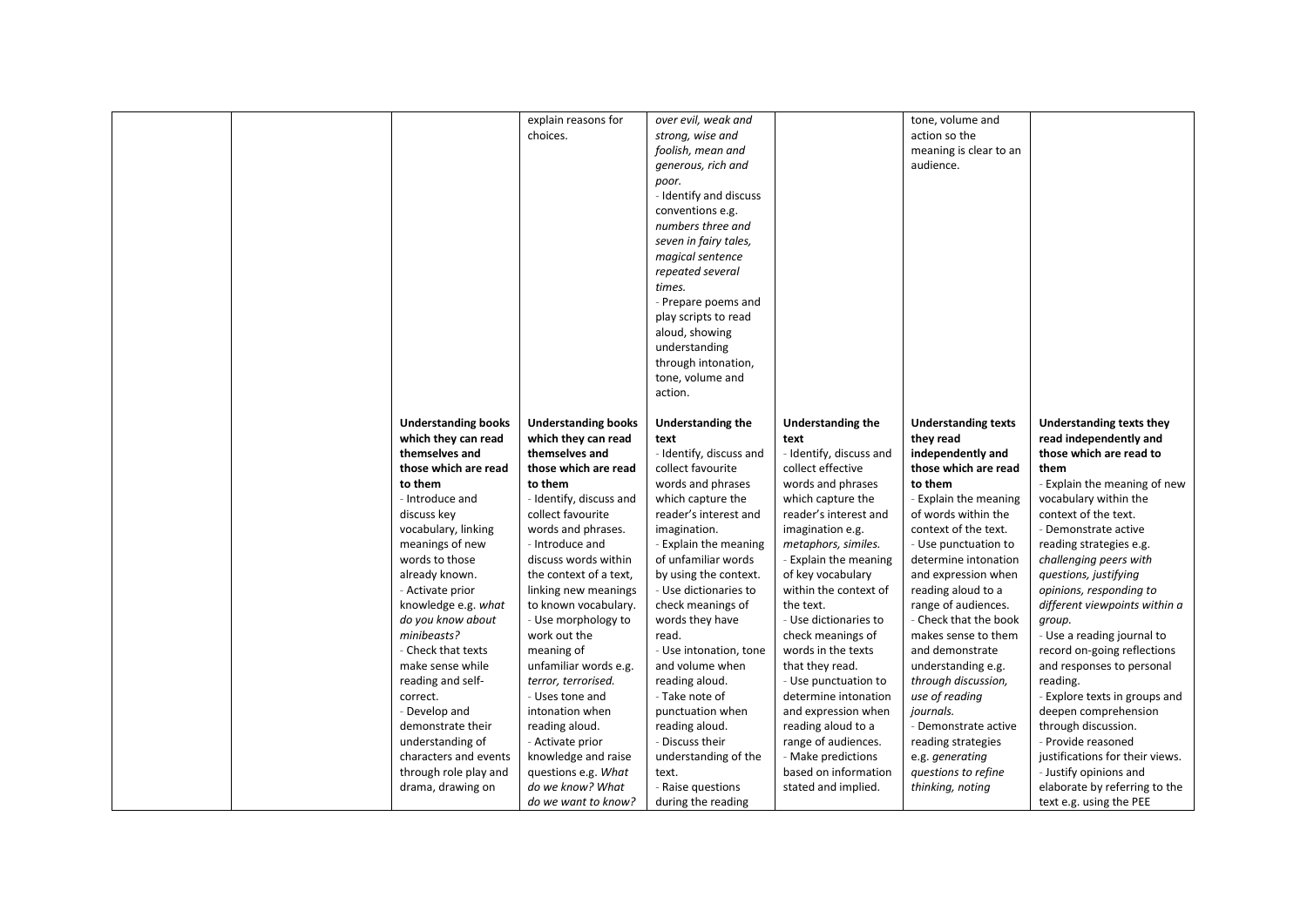|  | language from the            | What have we            | process to deepen        | - Demonstrate active   | thoughts in a reading   | $prompt -$                    |
|--|------------------------------|-------------------------|--------------------------|------------------------|-------------------------|-------------------------------|
|  | text.                        | learned?                | understanding e.g. /     | reading strategies     | journal.                | Point+Evidence+Explanation.   |
|  | - Give opinions and          | - Check that texts      | wonder why the           | e.g. generating        | - Infer characters'     | - Infer characters' feelings, |
|  | support with reasons         | make sense while        | character.               | questions, finding     | feelings, thoughts      | thoughts and motives from     |
|  | e.g. I like the Little       | reading and self-       | - Draw inferences        | answers, refining      | and motives from        | their actions, justifying     |
|  | Red Hen because              | correct.                | around characters        | thinking, modifying    | their actions and       | inferences with evidence      |
|  | she                          | - Demonstrate           | thoughts, feelings       | questions,             | justify inferences      | e.g.                          |
|  | <b>Explain clearly their</b> | understanding of        | and actions, and         | constructing images.   | with evidence.          | Point+Evidence+Explanation.   |
|  | understanding of             | fiction and non-        | justify with evidence    | - Justify responses to | - Predict what might    | - Predict what might happen   |
|  | what is read to them.        | fiction texts by asking | from the text.           | the text using the PE  | happen from             | from information stated and   |
|  | - Demonstrate                | and answering who,      | - Make predictions       | prompt (Point +        | information stated      | implied.                      |
|  | understanding of             | what, where, when,      | based on details         | Evidence).             | and implied.            | - Through close reading, re-  |
|  | texts by answering           | why, how questions.     | stated.                  | - Identify, analyse    | - Through close         | read and read ahead to        |
|  | questions related to         | - Explain and discuss   | - Justify responses to   | and discuss themes     | reading of the text,    | locate clues to support       |
|  | who, what, where,            | their understanding,    | the text using the PE    | e.g. safe and          | re-read and read        | understanding and justify     |
|  | when, why, how.              | giving opinions and     | prompt (Point +          | dangerous, just and    | ahead to locate clues   | with evidence from the text.  |
|  | - Identify and discuss       | supporting with         | Evidence).               | unjust, origins of the | to support              | - Make comparisons within     |
|  | the main events in           | reasons e.g. Hansel     | - Discuss the purpose    | earth, its people and  | understanding.          | and across texts e.g. similar |
|  | stories.                     | was clever when he      | of paragraphs.           | animals.               | - Scan for key words    | events in different books     |
|  | - Identify and discuss       | put stones in his       | - Identify a key idea in | - Draw inferences      | and text mark to        | such as being an evacuee in   |
|  | the main characters          | pocket because          | a paragraph.             | around characters'     | locate key              | Carrie's War and Goodnight    |
|  | in stories.                  | - Develop and           | - Analyse and            | thoughts, feelings,    | information.            | Mr Tom.                       |
|  | - Recall specific            | demonstrate their       | evaluate texts looking   | actions and motives,   | - Summarise main        | - Compare characters within   |
|  | information in fiction       | understanding of        | at language, structure   | and justify with       | ideas drawn from        | and across texts.             |
|  | and non-fiction texts.       | characters and events   | and presentation e.g.    | evidence from the      | more than one           | - Compare texts written in    |
|  | - Locate parts of text       | through role play and   | persuasive letter,       | text using point and   | paragraph and           | different periods.            |
|  | that give particular         | drama, drawing on       | diary and calligram      | evidence.              | identify key details    | - Recognise themes within     |
|  | information, e.g.            | language from the       | etc.                     | - Identify main ideas  | which support this.     | and across texts e.g. hope,   |
|  | titles, contents page        | text.                   |                          | drawn from more        | - Justify opinions and  | peace, fortune, survival.     |
|  | and labelled diagram.        | - Make inferences       |                          | than one paragraph     | elaborate by referring  | - Distinguish between         |
|  | - Discuss the title and      | about characters and    |                          | and summarise these    | to the text, e.g. using | statements of fact or         |
|  | how it relates to the        | events using            |                          | e.g. character is evil | the PEE prompt -        | opinion across a range of     |
|  | events in the whole          | evidence from the       |                          | because $1/2/3$        | Point + Evidence +      | texts e.g. first-hand account |
|  | story e.g. Peace at          | text e.g. what is the   |                          | reasons, Clitheroe     | Explanation.            | of an event compared with a   |
|  | Last by Jill Murphy.         | character thinking,     |                          | Castle is a worthwhile | - Analyse the           | reported example such as      |
|  | - Make basic                 | saying and feeling?     |                          | place to visit because | conventions of          | Samuel                        |
|  | inferences about             | - Make predictions      |                          | 1/2/3 reasons across   | different types of      | Pepys' diary and a history    |
|  | what is being said           | based on what has       |                          | a text.                | writing e.g. use of     | textbook.                     |
|  | and done.                    | been read so far.       |                          | - Analyse and          | first person in         | - Skim for gist.              |
|  | - Make predictions           | - Identify how specific |                          | evaluate texts looking | autobiographies and     | - Scan for key information    |
|  | based on what has            | information is          |                          | at language, structure | diaries.                | e.g. identify words and       |
|  | been read so far.            | organised within a      |                          | and presentation and   | - Identify how          | phrases which tell you the    |
|  |                              | non-fiction text e.g.   |                          | how these contribute   | language, structure     | character is frustrated, or   |
|  |                              | sub-headings,           |                          | to meaning.            | and presentation        | find words/phrases which      |
|  |                              | contents, bullet        |                          | - Recognise and        | contribute to           | suggest that a theme park is  |
|  |                              |                         |                          | analyse different      | meaning e.g. formal     | exciting.                     |
|  |                              |                         |                          |                        |                         |                               |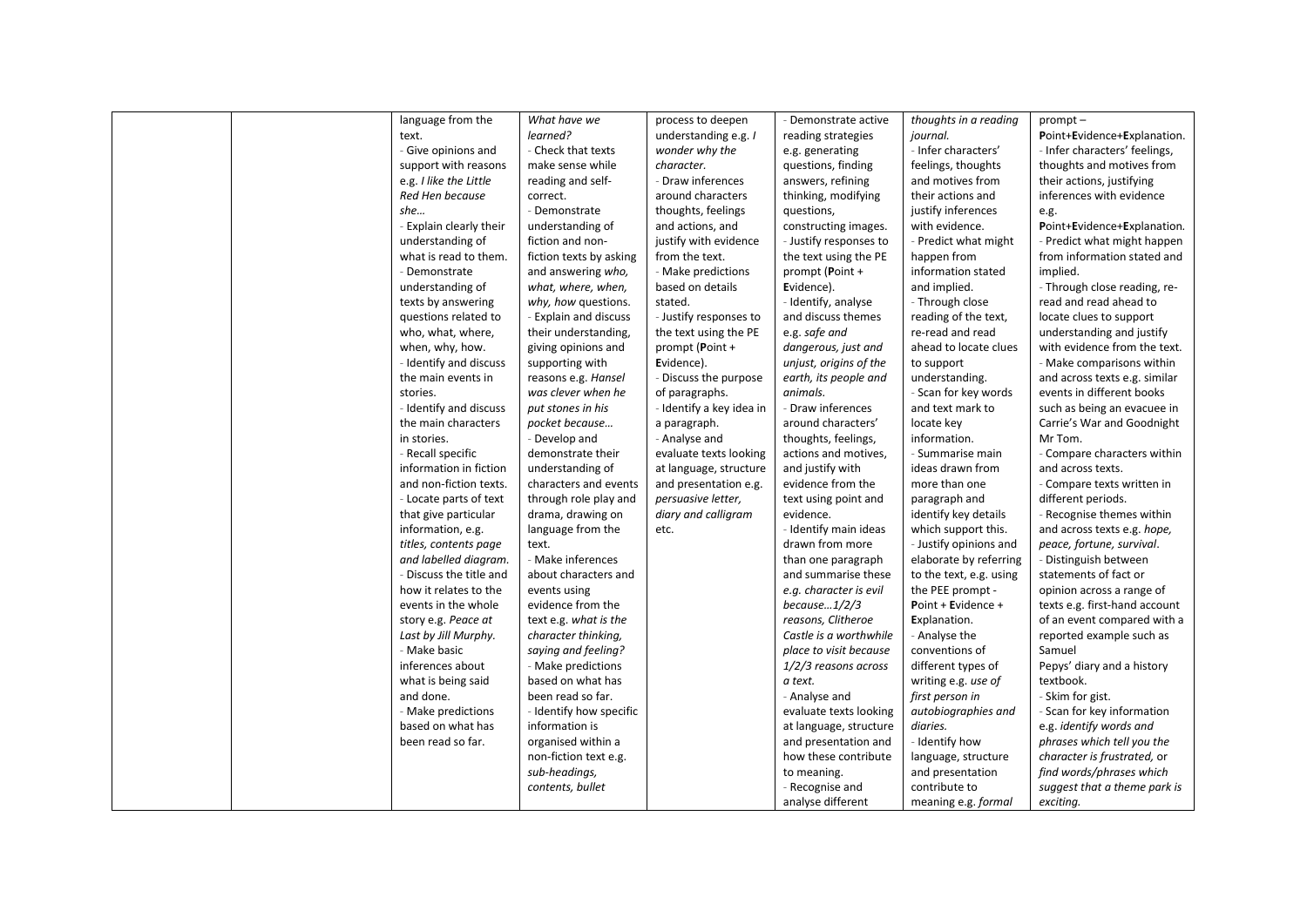|  | points, glossary,<br>diagrams.<br>- Locate information<br>from non-fiction texts<br>using the contents<br>page, index, labelled<br>diagrams and charts. | <b>Retrieving and</b>                                                                                                                                                                                                                                                             | forms of poetry e.g.<br>haiku, limericks,<br>kennings.<br><b>Retrieving and</b>                                                                                                                                                                                                           | letter, informal diary,<br>persuasive speech.<br><b>Evaluating the</b>                                                                                                                                                                                          | - Use a combination of<br>skimming, scanning and<br>close reading across a text to<br>locate specific detail.<br>- Retrieve, record, make<br>notes and present<br>information from non-<br>fiction, including texts used<br>in other subjects.<br>- Analyse the conventions of<br>different types of writing<br>e.g. use of dialogue to<br>indicate geographical and/or<br>historical settings for a story.<br>- Identify how language,<br>structure and presentation<br>contribute to meaning e.g.<br>persuasive leaflet, balanced<br>argument.<br>Evaluating the impact of the |
|--|---------------------------------------------------------------------------------------------------------------------------------------------------------|-----------------------------------------------------------------------------------------------------------------------------------------------------------------------------------------------------------------------------------------------------------------------------------|-------------------------------------------------------------------------------------------------------------------------------------------------------------------------------------------------------------------------------------------------------------------------------------------|-----------------------------------------------------------------------------------------------------------------------------------------------------------------------------------------------------------------------------------------------------------------|----------------------------------------------------------------------------------------------------------------------------------------------------------------------------------------------------------------------------------------------------------------------------------------------------------------------------------------------------------------------------------------------------------------------------------------------------------------------------------------------------------------------------------------------------------------------------------|
|  |                                                                                                                                                         | recording<br>information from<br>non-fiction<br>- Prepare for research<br>by identifying what is<br>already known about<br>the subject and key<br>questions to<br>structure the task.<br>- Evaluate how<br>specific information is<br>organised within a<br>non-fiction text e.g. | recording<br>information from<br>non-fiction<br>- Prepare for research<br>by identifying what is<br>already known about<br>the subject and key<br>questions to<br>structure the task.<br>- Navigate texts , e.g.<br>using contents and<br>index pages, in order<br>to locate and retrieve | impact of the<br>author's use of<br>language<br>- Explore, recognise<br>and use the terms<br>metaphor, simile,<br>imagery.<br>- Explain the effect on<br>the reader of the<br>authors' choice of<br>language.<br>- Distinguish between<br>statements of fact or | author's use of language<br>- Explore, recognise and use<br>the terms personification,<br>analogy, style and effect.<br>- Explain the effect on the<br>reader of the author's choice<br>of language and reasons why<br>the author may have<br>selected these words,<br>phrases and techniques.                                                                                                                                                                                                                                                                                   |
|  |                                                                                                                                                         | text boxes, contents,<br>bullet points,<br>glossary, diagrams.<br>- Quickly appraise a<br>text to evaluate<br>usefulness.<br>- Navigate texts in<br>print and on screen.<br>- Record information<br>from a range of non-<br>fiction texts.                                        | information in print<br>and on screen.<br>- Record information<br>from a range of non-<br>fiction texts.<br>- Scan for dates,<br>numbers and names.<br>- Analyse and<br>evaluate how specific<br>information is<br>organised within a<br>non-fiction text e.g.                            | opinion within a text.                                                                                                                                                                                                                                          |                                                                                                                                                                                                                                                                                                                                                                                                                                                                                                                                                                                  |